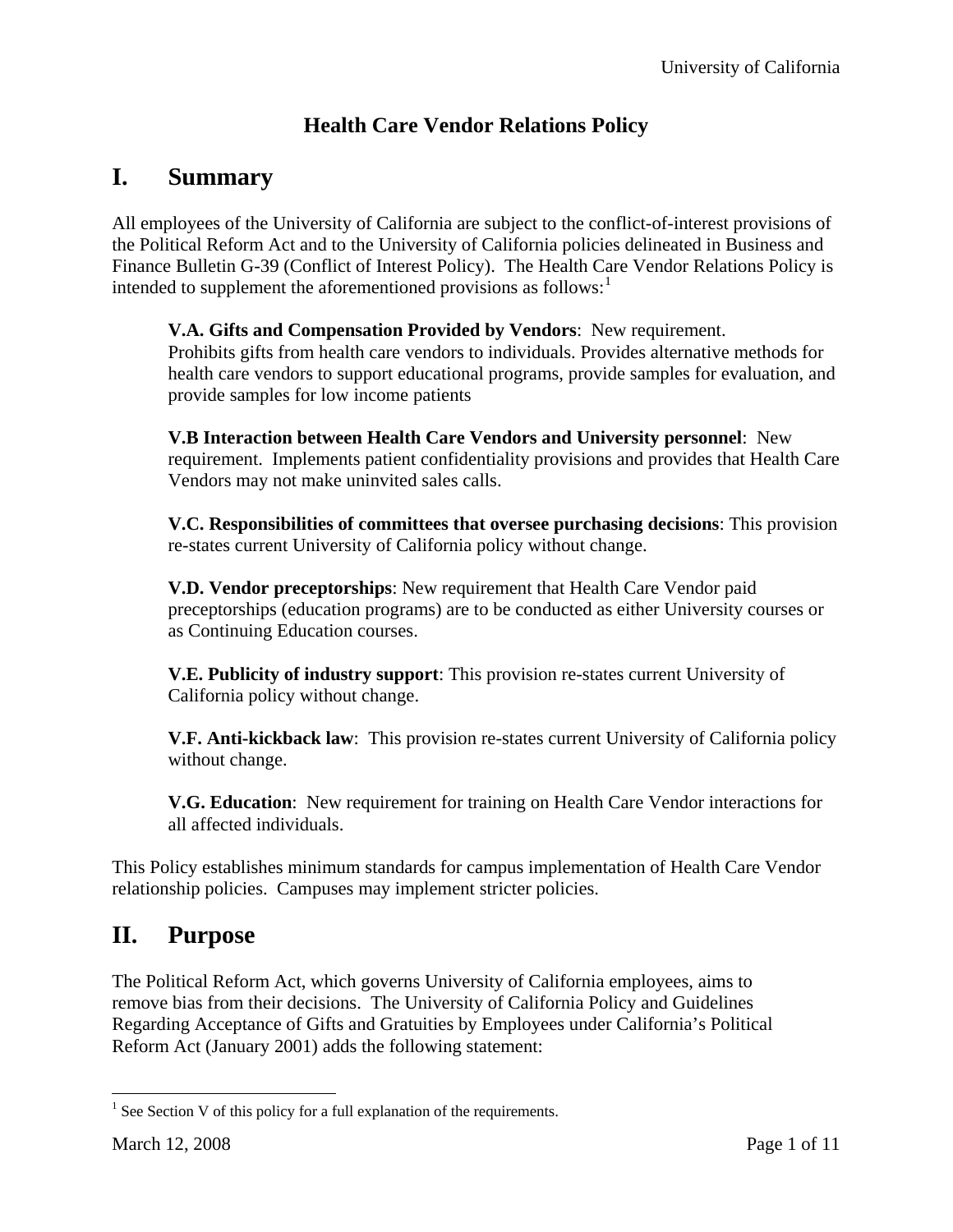In addition to compliance with the requirements of law, University officers and employees must avoid the appearance of favoritism in all of their dealings on behalf of the University. All University officers and employees are expected to act with integrity and good judgment and to recognize that the acceptance of personal gifts from those doing business or seeking to do business with the University, even when lawful, may give rise to legitimate concerns about favoritism depending on the circumstances.

Recent research shows that certain health care vendor activities allowed under the Political Reform Act, such as the provision of gifts of nominal value, may affect provider behavior and give the appearance of favoritism. This policy supplements the provisions of the Political Reform Act and University Business and Finance Bulletin G-39 (the Conflict of Interest Policy) in order to reduce the influence of health care vendors on the decisions made by University of California health care professionals.

Additionally, while offers of free or discounted goods, gifts, benefits, donations, honoraria, travel expenses or grants for teaching or research programs frequently serve an important and socially beneficial function, they may, in some circumstances, violate the federal Anti-Kickback Statute and similar California state law. Guidance on compliance with this law is provided hereinafter.

# **III. Applicability**

This policy applies to those members of the UC community who work, train, or are students at health care locations or in health professional schools (e.g., medicine, dentistry, nursing, pharmacy, optometry, veterinary medicine).

Except as specifically noted, this policy applies both to on and off-campus activities.

## **IV. Definitions**

The terms "Health Care Individual", "Gift" and "Health Care Vendor" have special definitions for the purpose of this policy.

- A. **UC Community**: Regents, faculty and other academic personnel, staff, students, residents, volunteers, contractors, agents, and others associated with the University.
- B. **Health Care Individual**: A member of the UC Community who works, trains, or is a student at health care locations or in health professional schools.
- C. **Gift to a Health Care Individual**: Payment to a Health Care Individual or provision to of free or discounted items, medical samples for personal use, food, or travel when the Health Care Individual is not providing a service of similar or greater value to the Health Care Vendor. For example, pens, notepads, free textbooks, free meals, payment for attending a meeting, and samples are all considered Gifts. Honoraria for a specific service rendered (e.g., delivering a speech) are not considered Gifts.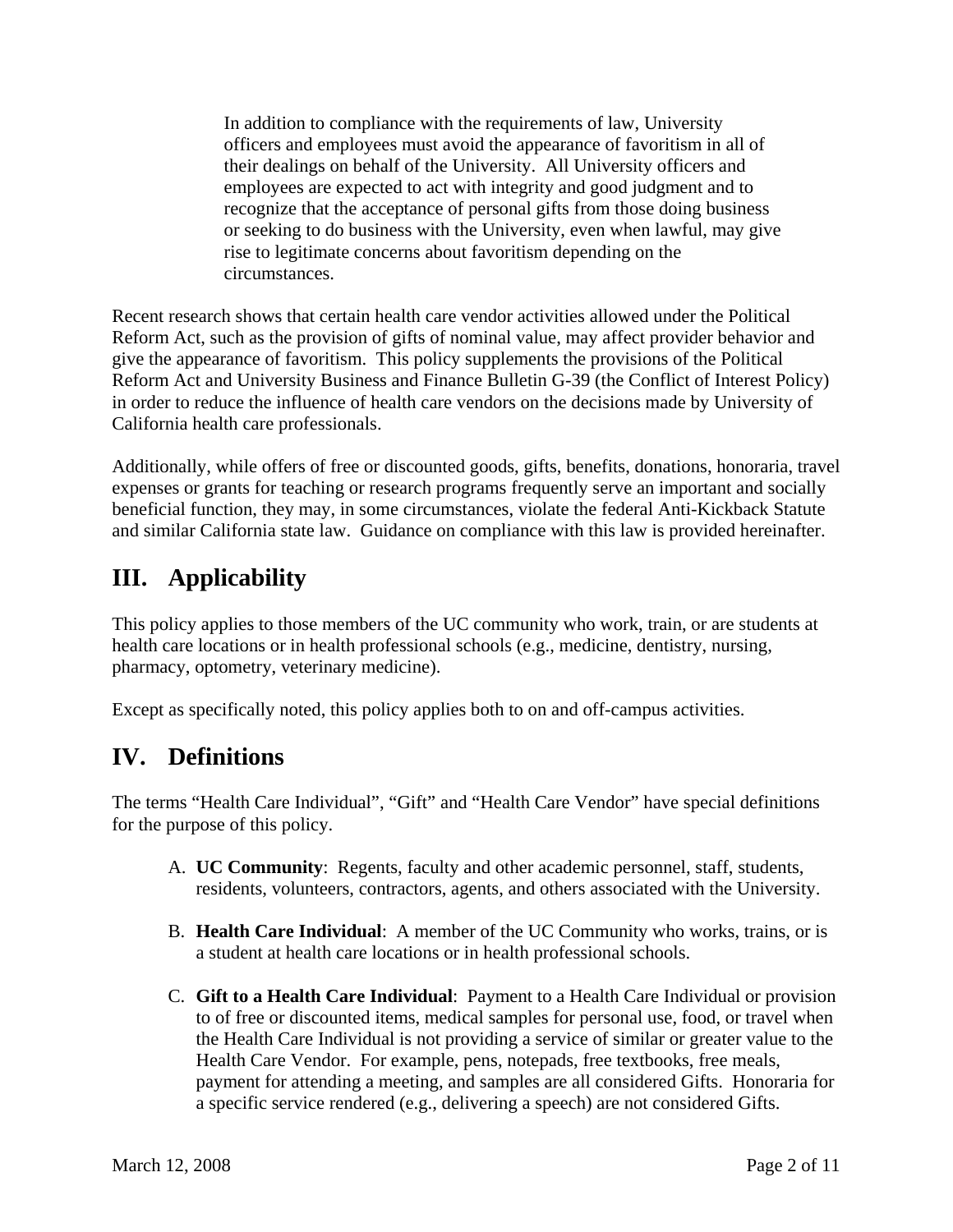- 1. A Gift to the University is considered a Gift to the Health Care Individual under either of the following circumstances:
	- a) The Gift is conveyed by the Health Care Vendor directly to the Health Care Individual (or group of Health Care Individuals) -- e.g., the Health Care Vendor brings food to a meeting.
	- b) The Health Care Vendor selected or participated in selecting the ultimate recipient of the Gift.
- 2. Exclusions from the definition of a Gift:
	- a) Items provided at a discount or free as part of a University contract;
	- b) Items provided at a discount or free as part of a research project;
	- c) Prizes or awards from bona fide competitions;
	- d) A Gift from one of the following relatives or domestic partners, unless the donor is acting as an agent or intermediary for a Health Care Vendor:
		- (1) spouse, child, parent, grandparent, grandchild, brother, sister, parent-in-law, brother-in-law, sister-in-law, nephew, niece, aunt, uncle, or first cousin;
		- (2) registered domestic partner, or the registered partner's child, grandchild, parent, brother, or sister; or
		- (3) the spouse or registered domestic partner of any person listed above.
	- e) Free admission and refreshments and similar non‑cash nominal benefits provided to a Health Care Individual during the entire event at which the Health Care Individual gives a speech, participates in a panel or seminar, or provides a similar service;
	- f) Free admission and refreshments and similar non-cash nominal benefits provided to a Health Care Individual during a training session provided by the Health Care Vendor for the purpose of training the Health Care Individual in the use of the Health Care Vendor's product. Note that free (i.e., Health Care Vendor paid or sponsored) travel or lodging would be a Gift. If free training of UC employees or associates is anticipated, the training activity should be referenced in the purchase contract for the Health Care Vendor's product. Additional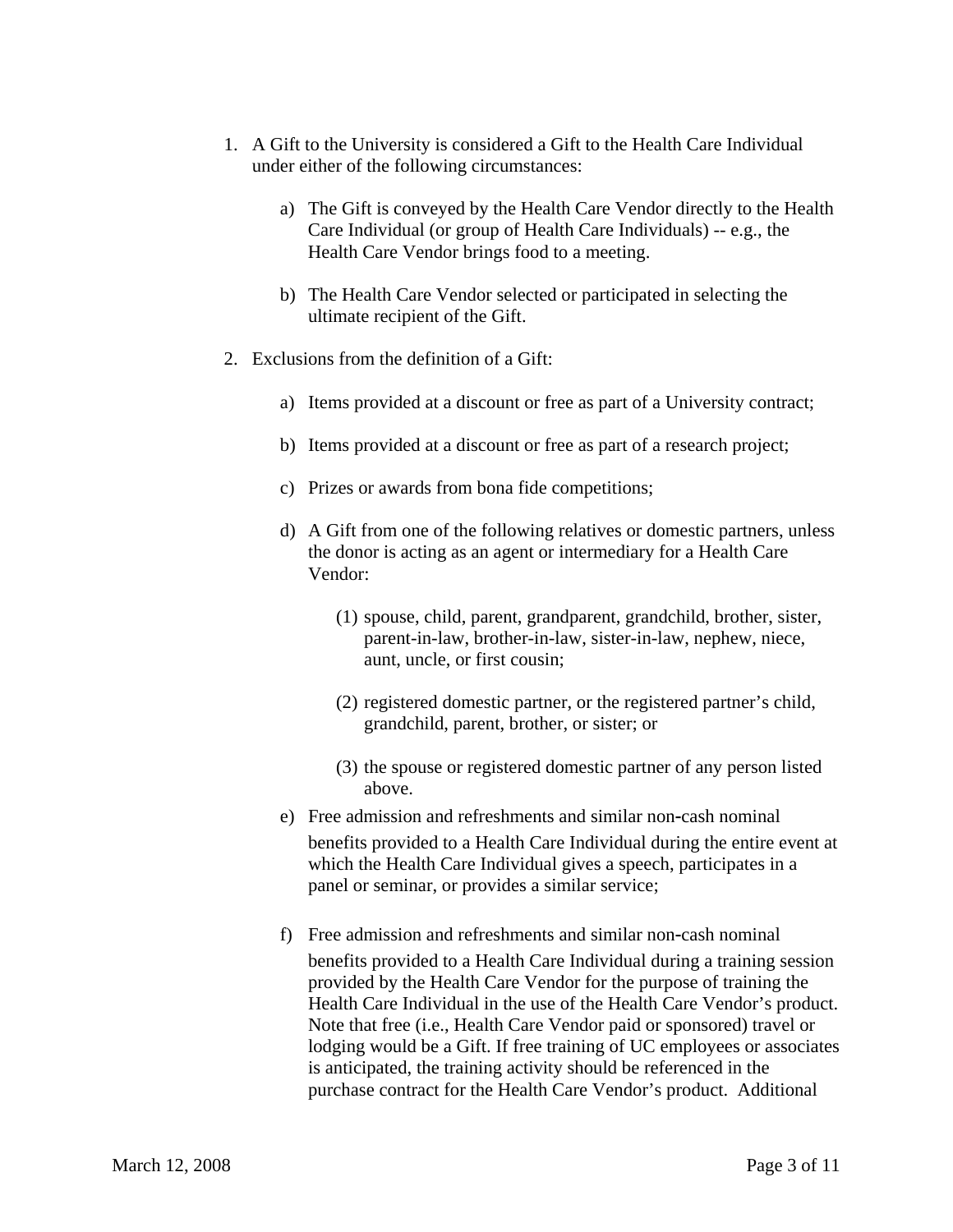free training may be provided if the selection of attendees is not made by the Health Care Vendor and the reimbursement is made through the University, not directly to the individual;

- g) A rebate or discount that is made in the regular course of business to members of the public without regard to their status as a Health Care Individual (e.g., a coupon in the newspaper for a discount on a pain reliever); and
- h) Materials provided by the organizers of a professional meeting that are available to all attendees when the meeting is conducted under national continuing education accreditation body guidelines (e.g., a tote bag with a Health Care Vendor's name on it).
- D. **Health Care Vendor**: a company or its representative or the agent of a company that either produces or markets drugs, devices, nutritional products, or other medical products or services.

### <span id="page-3-0"></span>**V. Policy**

- A. Gifts and Compensation Provided by Vendors
	- 1. This section applies to University employees and students at all locations, and to all other Health Care Individuals when at University-owned or operated locations.
	- 2. Gifts from Health Care Vendors to a Health Care Individual are prohibited.
	- 3. In circumstances where Health Care Vendors wish to provide a Gift in support of the mission of the University (e.g., food for conferences or payment for educational travel), appropriate alternatives may be available. For example, in lieu of providing free food or payment for educational travel, Health Care Vendors may donate funds to a University unit (e.g., department or division) to support meetings. Such funds will be managed in accordance with national continuing education accrediting body conflict of interest standards even when the meetings are not accredited continuing education programs. Donations or Gifts will not have an effect on the Health Care Vendor's ability to communicate with University employees or trainees.
	- 4. Free samples, vouchers, supplies, or equipment designated for a Health Care Individual are considered Gifts and are prohibited. Vendors may donate their product to a unit of the University if the administrative head of the unit approves the donation and the donation is:
		- a) limited to the amount necessary for evaluation or education, and not intended to stock the University for patient care purposes on an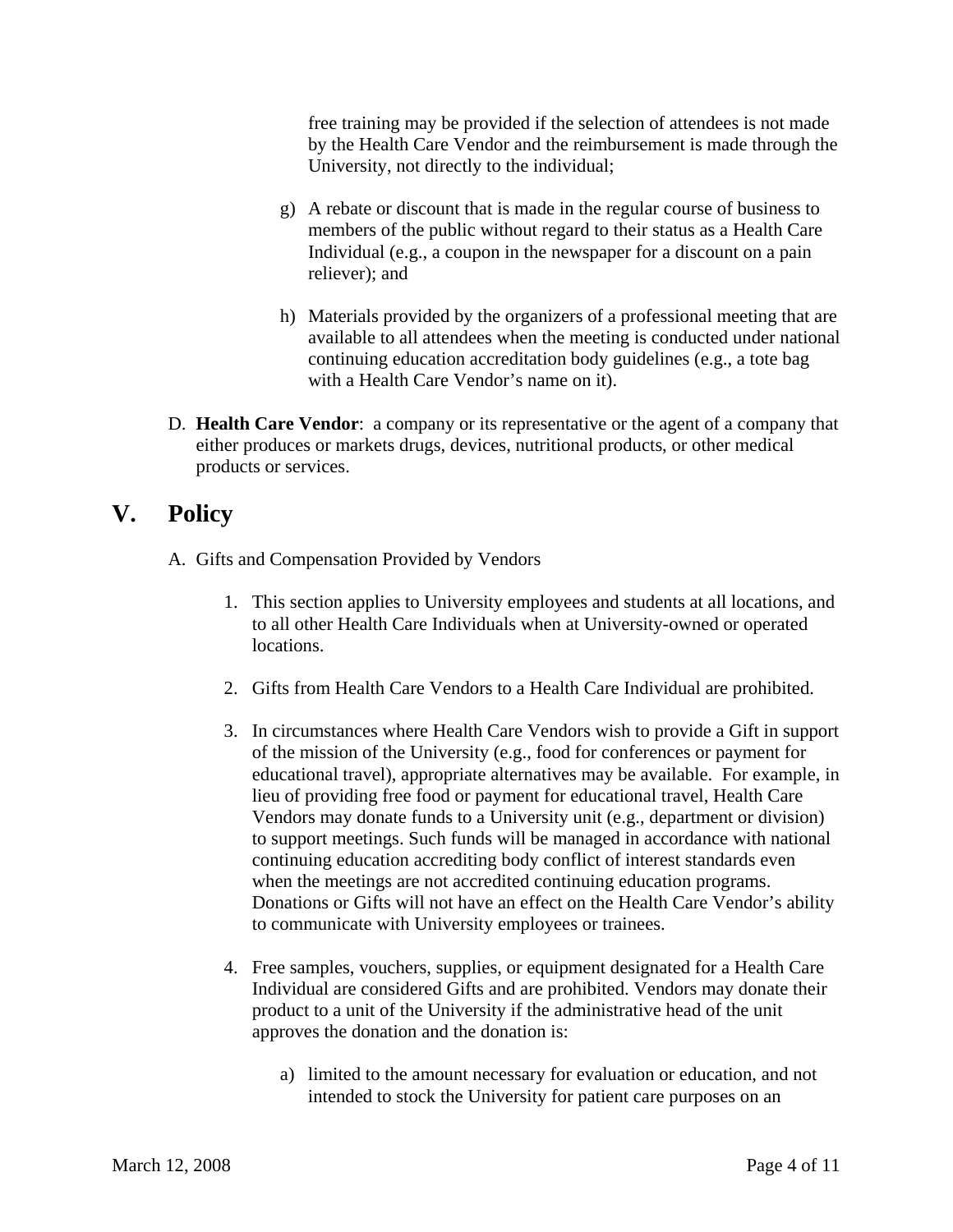ongoing basis,

- b) limited to the amount necessary for trial fitting of a device when the trial device is disposable and trial fitting is the standard of care, or
- c) restricted to use in University-sanctioned free clinics, or to regular clinics for low income and indigent patients. The quantity provided to the patient must be sufficient for either the complete course of treatment or, if continuing therapy is indicated, a substantial amount so that other sources of treatment can be sought.

Sample donations are also subject to all other policies of the University, including those addressing drugs, devices, and investigational items.

- <span id="page-4-0"></span>B. Interaction between Health Care Vendors and University personnel
	- 1. This section applies to University-owned or operated locations.
	- 2. Financial relationships between the Health Care Vendor and the University or Health Care Individuals at the University shall not affect the ability of the Health Care Vendor to make sales calls.
	- 3. Vendors may make in-person sales calls only at the invitation of appropriate University personnel. Such sales calls may take place only in non-patient-care areas. Exceptions can occur by local policy when it is determined that there is a compelling need for the call to occur in a patient care area. For sales calls that take place in a patient care area, patient privacy laws (including HIPAA) will be followed. The Health Care Vendor may not access patient information during a sales call unless the patient has given written authorization regarding such access.
	- 4. Vendors may also enter patient care areas when:
		- a) Providing health care support services, such as:
			- (1) An orthopedic device manufacturer or its representative determines and delivers the appropriate range of sizes of a prosthesis for the surgeon to use during a particular patient's surgery.
			- (2) The device manufacturer or its representative is present in the operating room, as requested by the surgeon, to provide support and guidance regarding the appropriate use, implantation, calibration or adjustment of a medical device for that particular patient.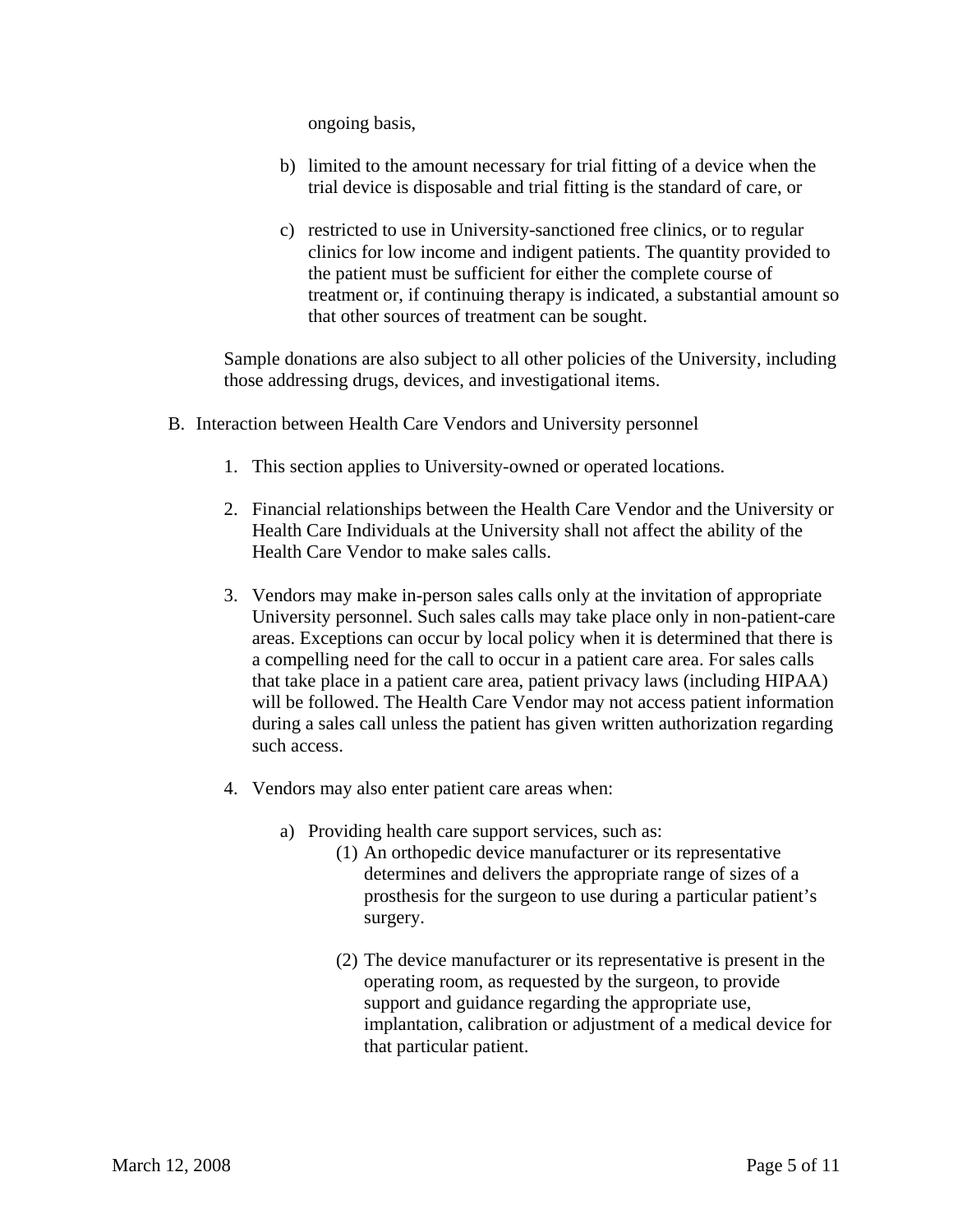- (3) A representative of a medical device manufacturer views health information, such as films or patient records, to provide consultation, advice or assistance where the provider, in her professional judgment, believes that this will assist with a particular patient's treatment.
- b) Servicing equipment, including installation and removal;
- c) Invited for specific vendor service at the request of a representative of the University for its health care operations; or
- d) Acting as a member of the general public (e.g., as a patient).
- 5. Unless acting as a member of the general public, the Health Care Vendor will agree to a confidentiality agreement to protect the health information of University of California patients. The following are acceptable in lieu of a confidentiality agreement:
	- a) a HIPAA business associate agreement,
	- b) a determination that the Health Care Vendor is acting as a member of a covered entity (as defined by HIPAA), or
	- c) provisions to ensure that the Health Care Vendor does not have access to protected health information.
- <span id="page-5-0"></span>C. Responsibilities of committees that oversee purchasing decisions
	- 1. This section applies to University-owned or operated locations.
	- 2. Hospital and medical group formulary committees and other committees overseeing purchases of drugs medical devices, nutritional products, or other medical products or services will follow the Political Reform Act regulations, which include restrictions on the participation of Health Care Individuals who have financial relationships with Health Care Vendors affected by the purchase decisions.
- <span id="page-5-1"></span>D. Vendor preceptorships
	- 1. This section applies to University-owned or operated locations.
	- 2. Vendor preceptorships are educational programs for Health Care Vendor representatives. Vendors have the same access to the official educational offerings of the University as other members of the general public. Generally, these are official courses of the University or continuing education programs under the auspices of the University's continuing education departments and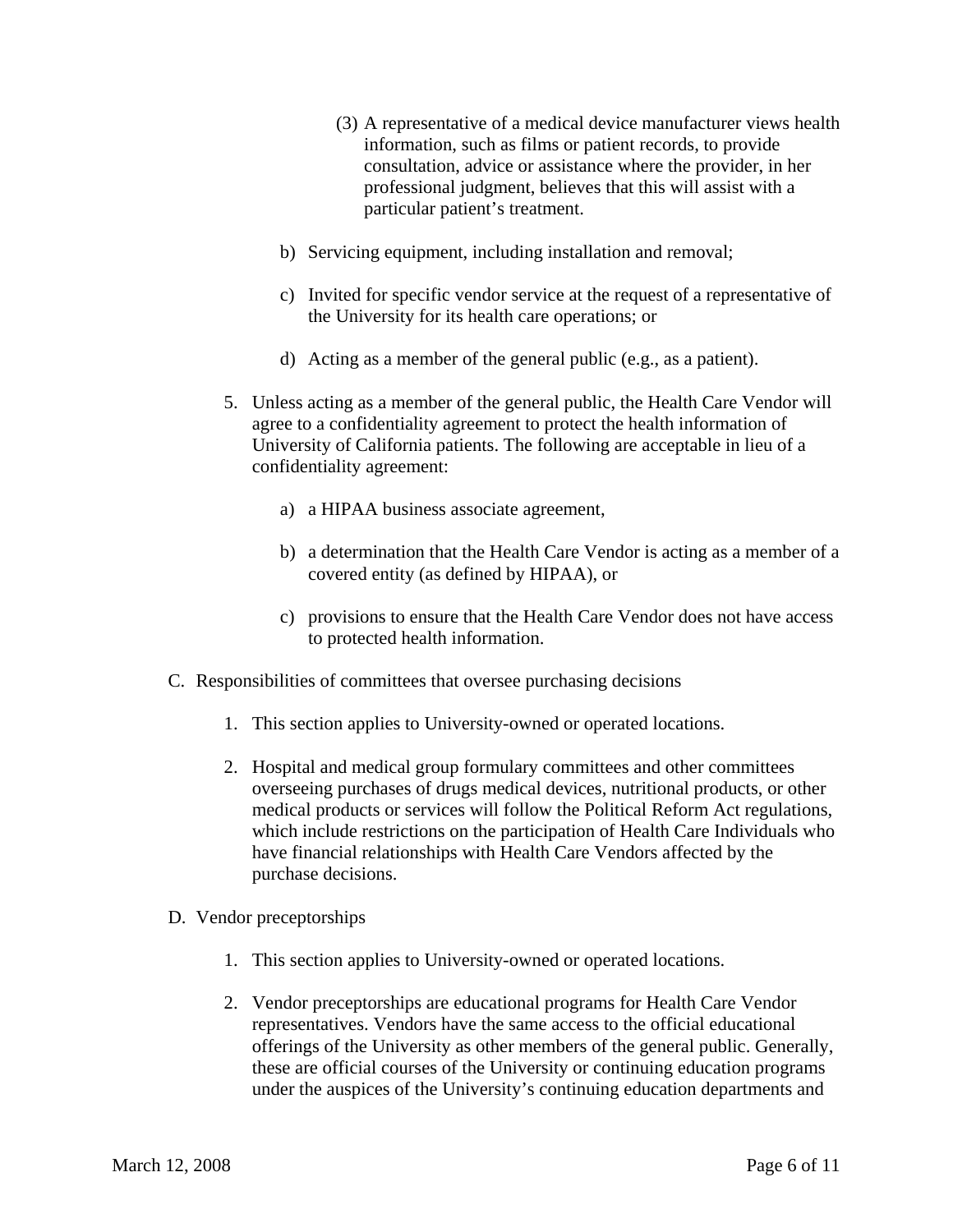in accordance with national continuing education accrediting body guidelines. Departments may not produce Health Care Vendor preceptorships without oversight by the continuing education department.

- 3. Informal training, conducted at no charge to the Health Care Vendor, is excepted from this restriction.
- <span id="page-6-0"></span>E. Publicity of industry support
	- 1. California's Public Records Act provides that information about industry support of the University is a public record.
	- 2. APM 025 requires that faculty report annually any paid consulting arrangements. These reports are public records.
- <span id="page-6-1"></span>F. Anti-kickback law
	- 1. The federal Anti-Kickback Statute prohibits the knowing and willful solicitation or receipt, offer or payment, overtly or covertly, directly or indirectly, of any remuneration (anything of value) in return for patient, product, or service referrals, or to induce such referrals. This prohibition extends to arranging for, recommending, or approving any purchase, lease or order of any goods and services that could potentially be reimbursed by Medicare or any state health care program.
	- 2. Gifts or responses to solicitation for donations must not be allowed to factor into Health Care Vendor selection. Dealing with a Health Care Vendor who implies any link between Gifts or donations and Health Care Vendor selection must be discontinued. Legal guidance should be sought if there is any uncertainty about the propriety of a particular situation.
	- 3. See appendix C for more information.
- G. Education

All Health Care Individuals to whom this policy applies shall receive training regarding interactions with Health Care Vendors.

#### <span id="page-6-2"></span>**VI. Appendices**

- A. References
	- 1. University of California Policy and Guidelines Regarding Acceptance of Gifts and Gratuities by Employees under California's Political Reform Act (January 2001) http://www.ucop.edu/ucophome/coordrev/policy/1-24-01att.pdf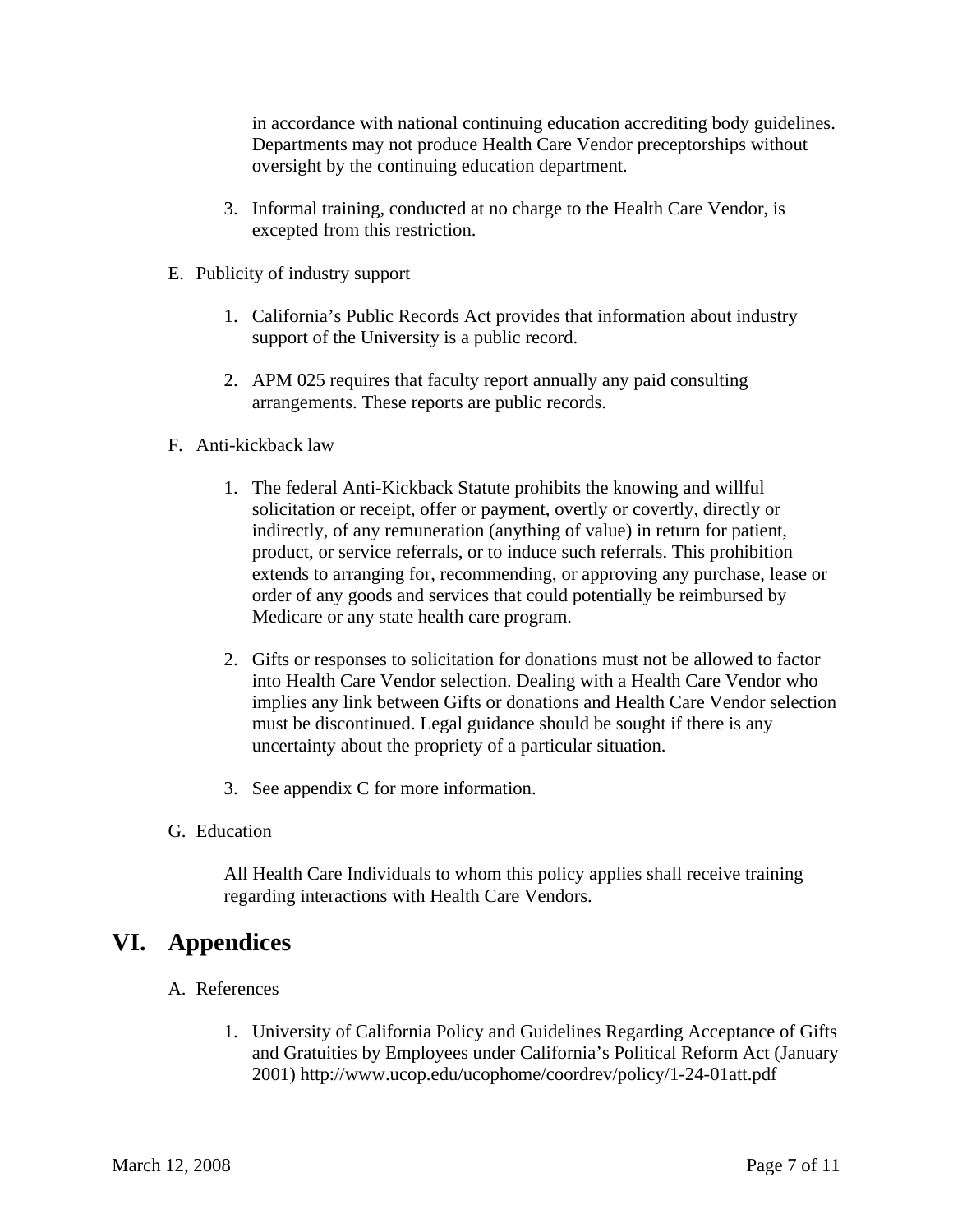- 2. APM 025-Conflict of Commitment and Outside Activities of Faculty Members http://www.ucop.edu/acadadv/acadpers/apm/apm-025-07-01.pdf
- 3. Business and Finance Bulletin-G39 Conflict of Interest Policy and Compendium of Specialized University Policies, Guidelines, and Regulations Related to Conflict of Interest http://www.ucop.edu/ucophome/policies/bfb/g39.pdf
- 4. California Public Records Act (Government Code section 6250 et seq)
- 5. Conflict of interest provisions of the California Political Reform Act (Government Code section 87100 et seq) and the regulations of the Fair Political Practices Commission (California Code of Regulations title 2 section 87100 et seq)
- 6. Privacy provisions of the Health Insurance Portability and Accountability Act (HIPAA)
- B. Other definitions
	- 1. **Health care** (45CFR160.103) means care, services, or supplies related to the health of an individual. Health care includes, but is not limited to, the following: (1) Preventive, diagnostic, therapeutic, rehabilitative, maintenance, or palliative care, and counseling, service, assessment, or procedure with respect to the physical or mental condition, or functional status, of an individual or that affects the structure or function of the body; and (2) Sale or dispensing of a drug, device, equipment, or other item in accordance with a prescription.
	- 2. **Registered Domestic Partner** (California Family Code Section 297):
		- a) Domestic partners are two adults who have chosen to share one another's lives in an intimate and committed relationship of mutual caring.
		- b) A domestic partnership shall be established in California when both persons file a Declaration of Domestic Partnership with the Secretary of State pursuant to this division, and, at the time of filing, all of the following requirements are met:
			- (1) Both persons have a common residence.
			- (2) Neither person is married to someone else or is a member of another domestic partnership with someone else that has not been terminated, dissolved, or adjudged a nullity.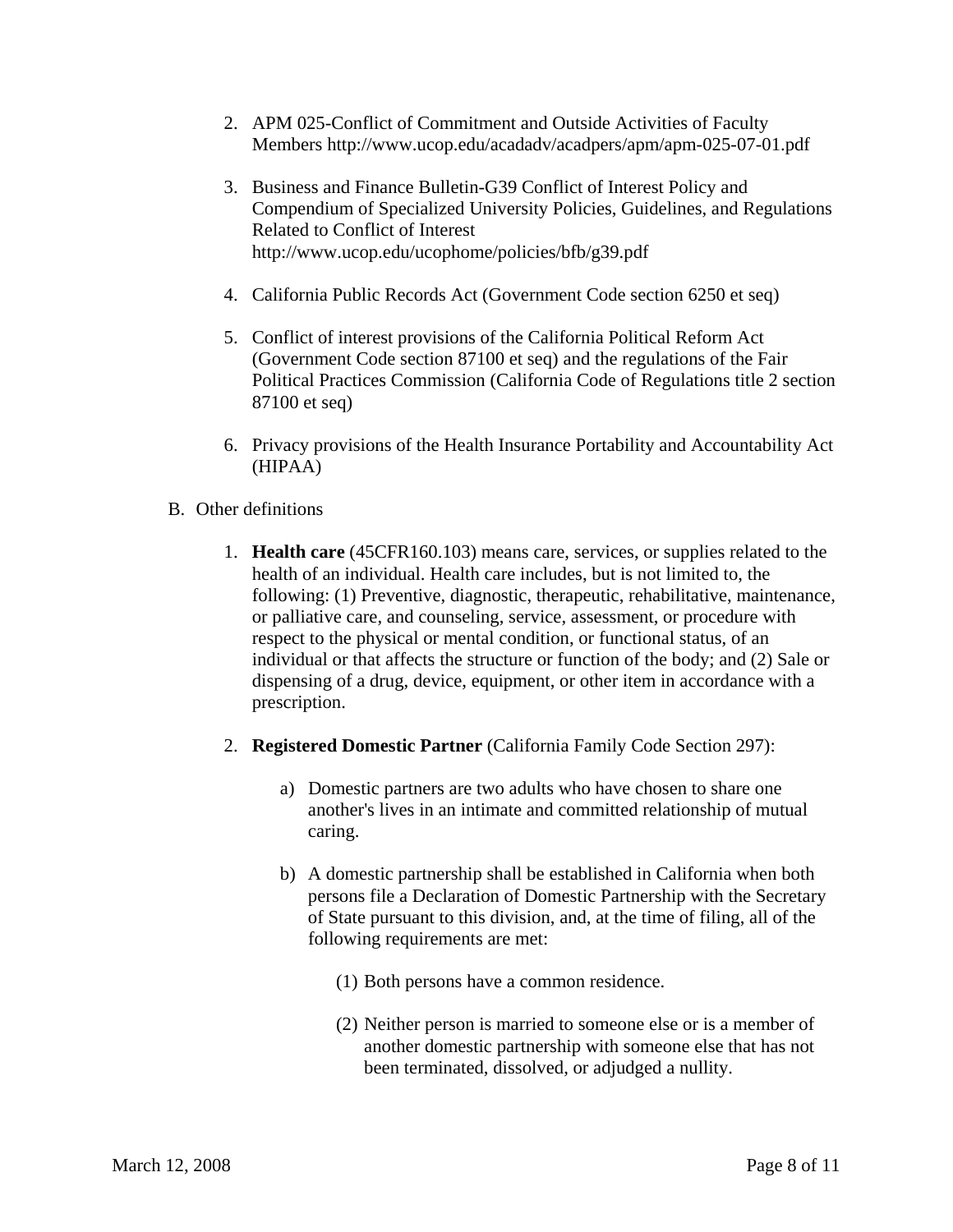- (3) The two persons are not related by blood in a way that would prevent them from being married to each other in this state.
- (4) Both persons are at least 18 years of age.
- (5) Either of the following:
	- (a) Both persons are members of the same sex.
	- (b) One or both of the persons meet the eligibility criteria under Title II of the Social Security Act as defined in 42 U.S.C. Section 402(a) for old-age insurance benefits or Title XVI of the Social Security Act as defined in 42 U.S.C. Section 1381 for aged individuals. Notwithstanding any other provision of this section, persons of opposite sexes may not constitute a domestic partnership unless one or both of the persons are over the age of 62.
- (6) Both persons are capable of consenting to the domestic partnership.
- c) "Have a common residence" means that both domestic partners share the same residence. It is not necessary that the legal right to possess the common residence be in both of their names. Two people have a common residence even if one or both have additional residences. Domestic partners do not cease to have a common residence if one leaves the common residence but intends to return.
- C. Other relevant guidance
	- 1. The Federal Department of Health Services Office of Inspector General has published compliance guidance, including the following (Federal Register, Vol. 68, No. 86 pp 23731- 23743):

… the anti-kickback statute prohibits in the health care industry some practices that are common in other business sectors. In short, practices that may be common or longstanding in other businesses are not necessarily acceptable or lawful when soliciting federal health care program business.

The anti-kickback statute is a criminal prohibition against payments (in any form, whether the payments are direct or indirect) made purposefully to induce or reward the referral or generation of federal health care business. The anti-kickback statute addresses not only the offer or payment of anything of value for patient referrals, but also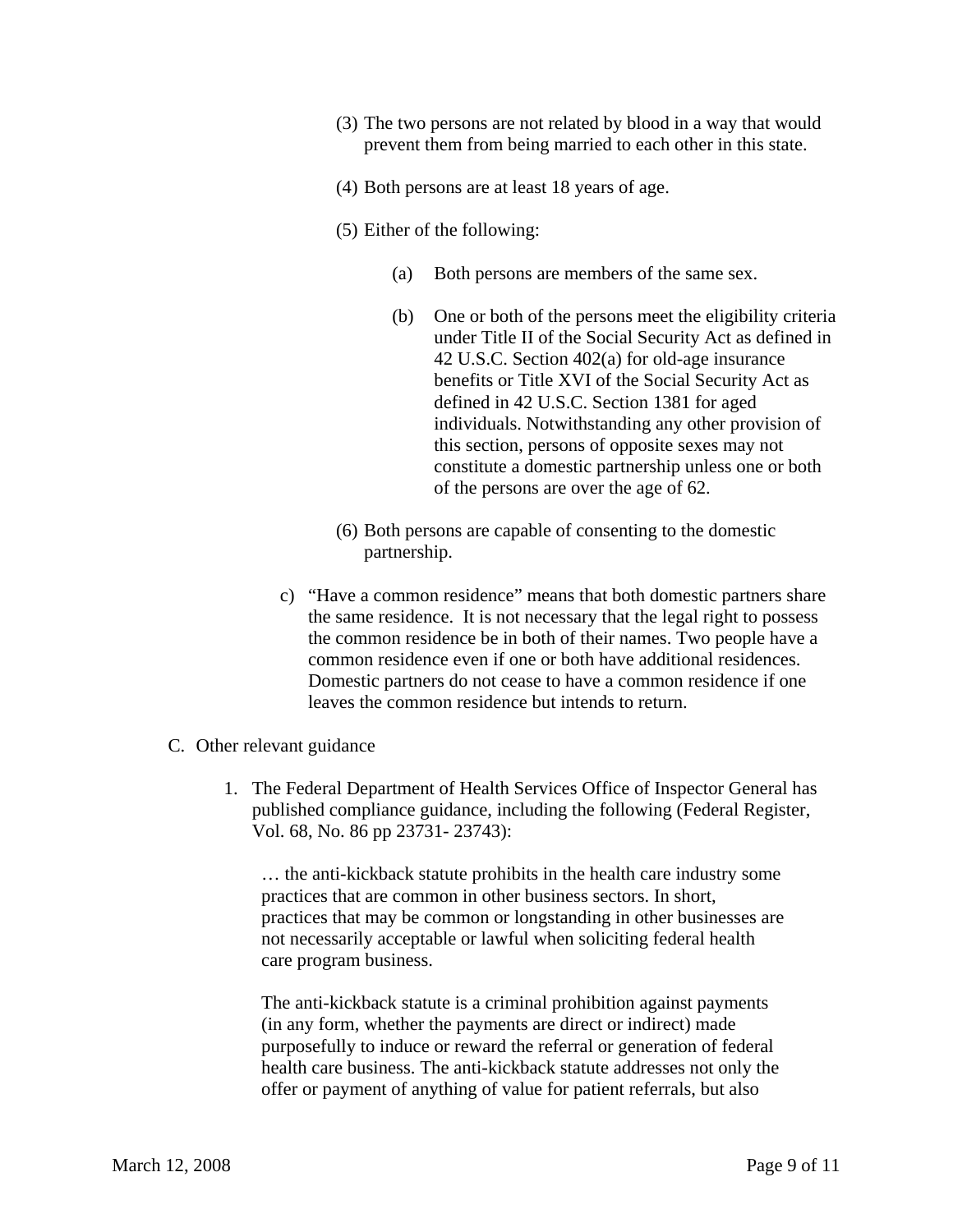the offer or payment of anything of value in return for purchasing, leasing, ordering, or arranging for or recommending the purchase, lease, or ordering of any item or service reimbursable in whole or part by a federal health care program. The statute extends equally to the solicitation or acceptance of remuneration for referrals.

\* \* \*

While educational funding can provide valuable information to the medical and health care industry, manufacturer grants to purchasers,  $GPOs<sup>2</sup>$  $GPOs<sup>2</sup>$  $GPOs<sup>2</sup>$ , PBMs<sup>[3](#page-9-1)</sup> and similar entities raise concerns under the antikickback statute. Funding that is conditioned, in whole or in part, on the purchase of product implicates the statute, even if the educational or research purpose is legitimate. Furthermore, to the extent the manufacturer has any influence over the substance of an educational program or the presenter, there is a risk that the educational program may be used for inappropriate marketing purposes.

To reduce the risks that a grant program is used improperly to induce or reward product purchases or to market product inappropriately, manufacturers should separate their grant making functions from their sales and marketing functions. Effective separation of these functions will help insure that grant funding is not inappropriately influenced by sales or marketing motivations and that the educational purposes of the grant are legitimate. Manufacturers should establish objective criteria for making grants that do not take into account the volume or value of purchases made by, or anticipated from, the grant recipient and that serve to ensure that the funded activities are bona fide. The manufacturer should have no control over the speaker or content of the educational presentation. Compliance with such procedures should be documented and regularly monitored.

\* \* \*

Manufacturers, providers, and suppliers of health care products and services frequently cultivate relationships with physicians in a position to generate business for them through a variety of practices, including gifts, entertainment, and personal services compensation arrangements. These activities have a high potential for fraud and abuse and, historically, have generated a substantial number of antikickback convictions.

\* \* \*

1

<span id="page-9-0"></span><sup>&</sup>lt;sup>2</sup> Group purchasing organizations

<span id="page-9-1"></span><sup>&</sup>lt;sup>3</sup> Pharmacy benefit managers